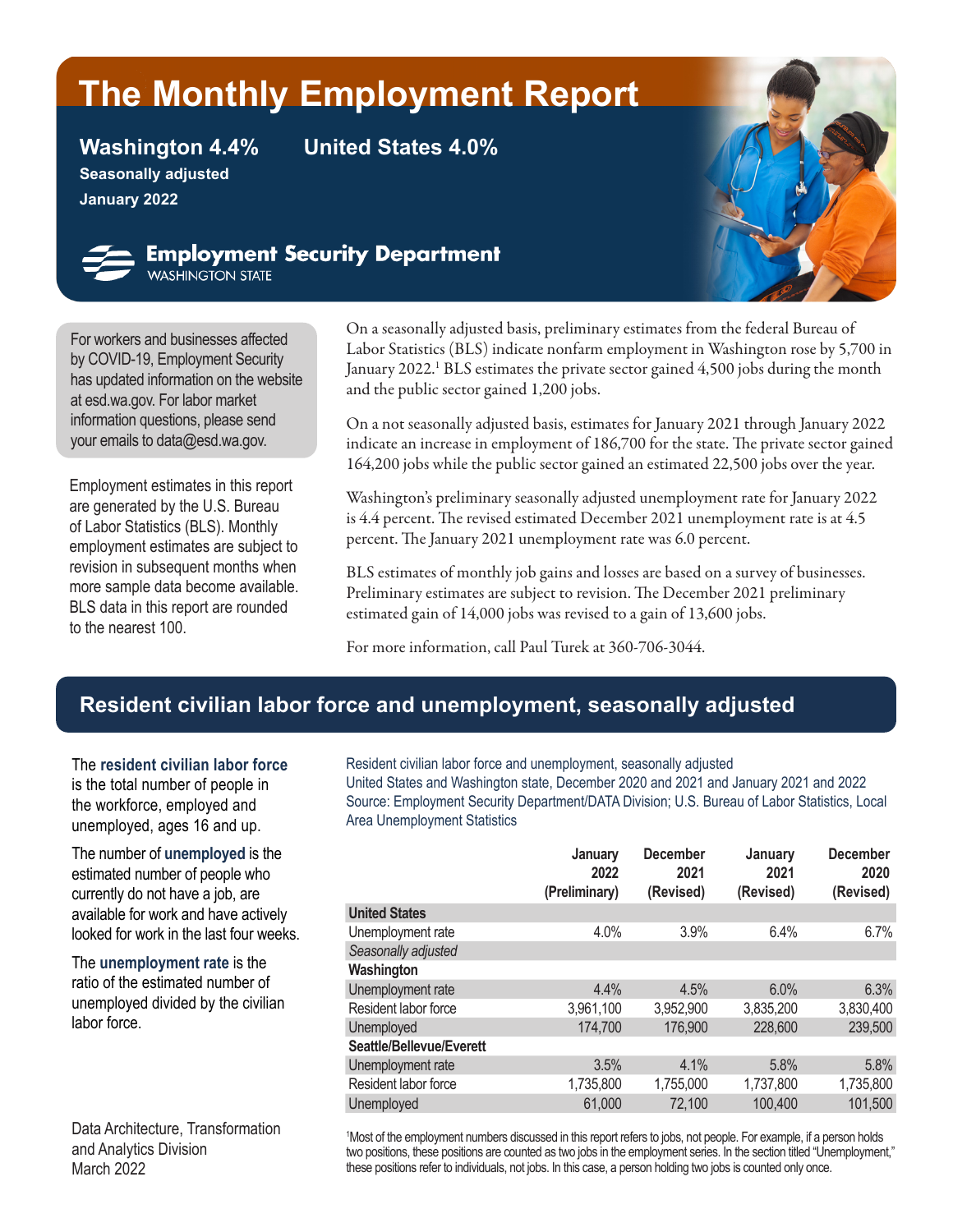# **Unemployment, seasonally adjusted**

The BLS estimates Washington's preliminary seasonally adjusted unemployment rate for January 2022 is 4.4 percent. The revised estimated December 2021 unemployment rate is 4.5 percent.

According to BLS estimates, the number of unemployed people fell by 2,200 in January 2022 compared to December 2021. At the same time, the number of employed people rose by an estimated 10,400. Overall, this amounted to an increase of 8,200 people in the labor force.

The preliminary January 2022 unemployment rate is 1.6 percentage points lower than the January 2021 rate of 6.0 percent.

#### Unemployment rates, seasonally adjusted

U.S., Washington and Seattle, January 2018 through January 2022

Source: Employment Security Department/DATA Division; U.S. Bureau of Labor Statistics, Local Area Unemployment Statistics



**January 2022 preliminary unemployment rates:**

U.S. (preliminary) 4.0% Washington (preliminary) 4.4% Seattle area (preliminary) 3.5%

### **Employment change, seasonally adjusted**

Based on BLS estimates, Washington state nonfarm employment increased by 5,700 jobs from December 2021 to January 2022.

#### Recent employment change:

November 2021: up 13,200 jobs (revised)

December 2021: up 13,600 jobs (revised)

January 2022: up 5,700 jobs (preliminary)

Monthly employment change, seasonally adjusted Washington state, March 2020 through January 2022 Source: Employment Security Department/DATA Division; U.S. Bureau of Labor Statistics, Current Employment Statistics



**2 Monthly Employment Report for January 2022**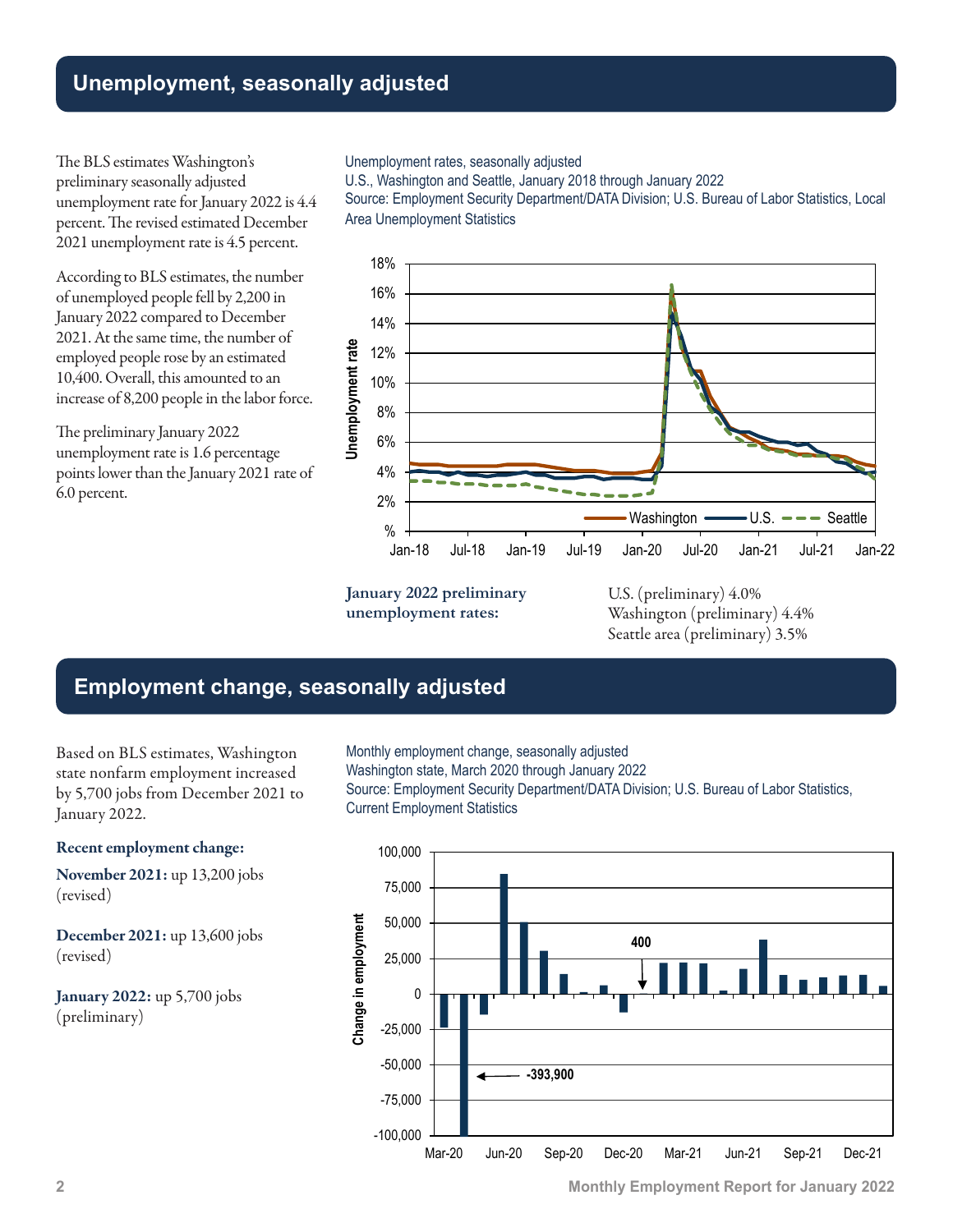### **Employment and unemployment, seasonally adjusted**

#### February 2020

| (Start of 2020 employment |           |
|---------------------------|-----------|
| recession in Washington)  |           |
| Nonfarm employment:       | 3,514,600 |
| Unemployment rate:        | $4.1\%$   |

January 2022 (preliminary) Nonfarm employment: 3,450,200 Unemployment rate: 4.4% Nonfarm employment and unemployment rate, seasonally adjusted Washington state, January 2018 through January 2022

Source: Employment Security Department/DATA Division; U.S. Bureau of Labor Statistics, Current Employment Statistics, Local Area Unemployment Statistics



### Workers and businesses affected by COVID-19

Employment Security's [COVID-19](https://esd.wa.gov/newsroom/covid-19)  [online information page](https://esd.wa.gov/newsroom/covid-19) covers topics for businesses and workers impacted by COVID-19. Topics include:

- Subscribing for updates
- Frequently asked questions
- Workers Q&A
- Business Q&A
- CARES ACT
- COVID-19 rulemaking
- COVID-19 resources
- Action alerts and updates

We are all in this together. The COVID-19 pandemic has created an unprecedented demand for services, but we are building capacity, updating technology, and we thank you for your patience while we work to serve you better. **Did you know** that you can subscribe for email updates on a number of Employment Security Department topics all at once?

Go to [esd.wa.gov/labormarketinfo](http://esd.wa.gov/labormarketinfo) and select the email icon at the top of the page.



Enter your email address and subscribe by checking the boxes for topics such as:

#### COVID-19

Labor market information News releases Employer news and resources Paid Family and Medical Leave Employer information SharedWork program WorkSource system Unemployment insurance **Training** 

Many more to come, so sign up today for your email updates!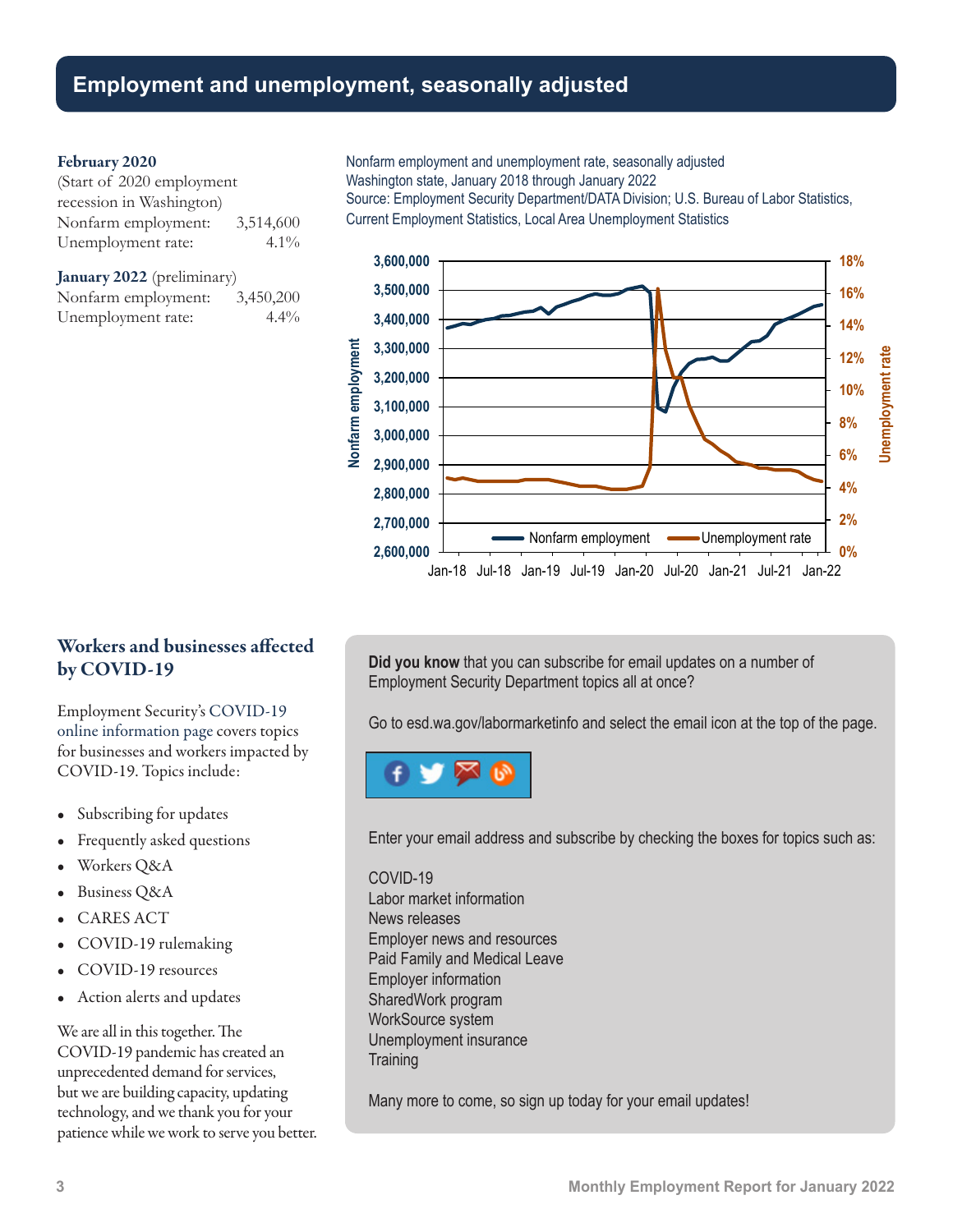# **U-6 unemployment rate**

### U-6: Broader unemployment measure decreased in the four-quarter annual 2021 period

The U.S. Bureau of Labor Statistics (BLS) recently updated its "alternative measures of labor underutilization" for states to include annual averages for 2021. One such alternative measure is the U-6 rate, which considers not only the unemployed population in the official "U-3" unemployment rate, but

also marginally attached workers and those employed part time for economic reasons. The U-6 rate is defined by BLS as the "total unemployed, plus all marginally attached workers, plus total employed part time for economic reasons, as a percent of the civilian labor force plus all marginally attached workers." This U-6 measure measures the "unemployed, underemployed, and those who are not looking but who want a job."

The U-6 unemployment rate for the annual 2021 period for Washington state was 10.1 percent. This was lower compared to the 11.7 percent U-6 unemployment rate for the fourth quarter 2020 through the third quarter 2021. The U.S. U-6 unemployment rate for the annual 2021 period was 9.4 percent.

#### **Alternate measures of labor underutilization, four-quarter moving average Washington state versus U.S. U-6 unemployment rate**



2009 Q3 2011 Q3 2013 Q3 2015 Q3 2017 Q1 2017 Q3 2018 Q1 2018 Q3 2019 Q1 2019 Q3 2020 Q1 2020 Q3 2021 Q1 2021 Q3

| Year | WA/U.S.   | Q <sub>1</sub> | Q2    | Q <sub>3</sub> | Annual average |
|------|-----------|----------------|-------|----------------|----------------|
| 2021 | <b>WA</b> | 15.8%          | 13.5% | 11.7%          | 10.1%          |
|      | U.S.      | 14.5%          | 11.9% | 10.4%          | 9.4%           |
| 2020 | <b>WA</b> | 8.1%           | 10.9% | 13.0%          | 14.8%          |
|      | U.S.      | 7.7%           | 10.4% | 12.3%          | 13.6%          |
| 2019 | <b>WA</b> | 8.1%           | 7.8%  | 8.1%           | 7.6%           |
|      | U.S.      | 7.6%           | 7.4%  | 7.3%           | 7.2%           |
| 2018 | <b>WA</b> | 9.0%           | 8.9%  | 8.4%           | 8.4%           |
|      | U.S.      | 8.3%           | 8.1%  | 7.8%           | 7.7%           |
| 2017 | <b>WA</b> | 10.0%          | 9.7%  | 9.4%           | 9.2%           |
|      | U.S.      | 9.5%           | 9.2%  | 8.9%           | 8.5%           |
| 2016 | <b>WA</b> | 10.9%          | 10.7% | 10.7%          | 10.3%          |
|      | U.S.      | 10.1%          | 9.9%  | 9.8%           | 9.6%           |
| 2015 | <b>WA</b> | 12.0%          | 11.7% | 11.4%          | 11.0%          |
|      | U.S.      | 11.6%          | 11.3% | 10.8%          | 10.4%          |

Source: Bureau of Labor Statistics: **[https//www.bls.gov/lau/stalt.htm](https://www.bls.gov/lau/stalt.htm).**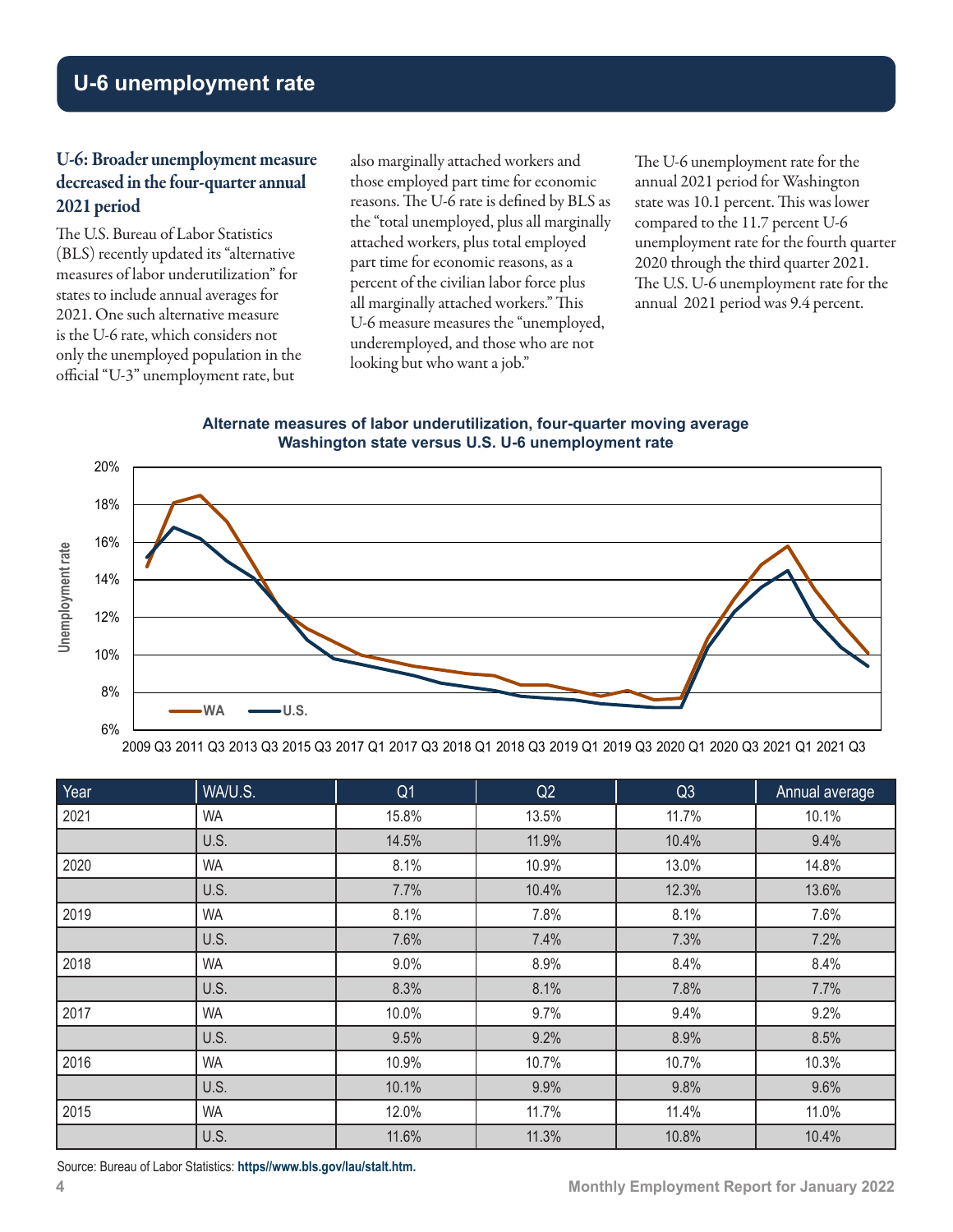# **Industry employment in Washington, seasonally adjusted**

### One-month employment change by industry

Based on a BLS survey of businesses and governments, Washington gained an estimated 5,700 jobs during the month, on a seasonally adjusted basis:

- Overall, employment increased in nine major industries and decreased in four in January.
- Private sector employment is estimated to have increased by 4,500 and government employment increased by 1,200.
- Employment in leisure and hospitality increased by 2,000 over the month, led by 1,900 jobs gained in food services and drinking places.
- The number of jobs in professional and business services increased by 1,300 overall, with 3,000 jobs gained in professional, scientific and technical services.
- Retail trade employment increased by 500 overall, led by 2,700 jobs gained in general merchandise stores.
- Manufacturing employment fell by 600 overall, with 400 jobs lost in aerospace product and parts manufacturing.
- Employment in transportation, warehousing and utilities fell by 800 overall, with 1,000 jobs lost in transportation and warehousing.

Estimated one-month employment change by industry, seasonally adjusted Washington state, December 2021 to January 2022 Source: Employment Security Department/DATA Division; U.S. Bureau of Labor Statistics, Current Employment Statistics

| <b>Total nonfarm</b>                      | 5,700  |
|-------------------------------------------|--------|
| Leisure and hospitality                   | 2,000  |
| Professional and business services        | 1,300  |
| Government                                | 1,200  |
| Wholesale trade                           | 1,100  |
| Retail trade                              | 500    |
| Construction                              | 500    |
| Other services                            | 300    |
| Education and health services             | 200    |
| <b>Financial activities</b>               | 200    |
| Mining and logging                        | $-100$ |
| Information                               | $-100$ |
| Manufacturing                             | $-600$ |
| Transportation, warehousing and utilities | $-800$ |

As we navigate the COVID-19 developments in Washington state and beyond, we know Washington state businesses, nonprofits, city and county municipalities, educational institutions, as well as economic and workforce development professionals, are looking for sound data about the short and long term economic and workforce impacts to their individual businesses, industries and regions.

If you have specific questions regarding labor market information, please send your emails t[o data@esd.wa.gov.](mailto:data%40esd.wa.gov?subject=data%40esd.wa.gov)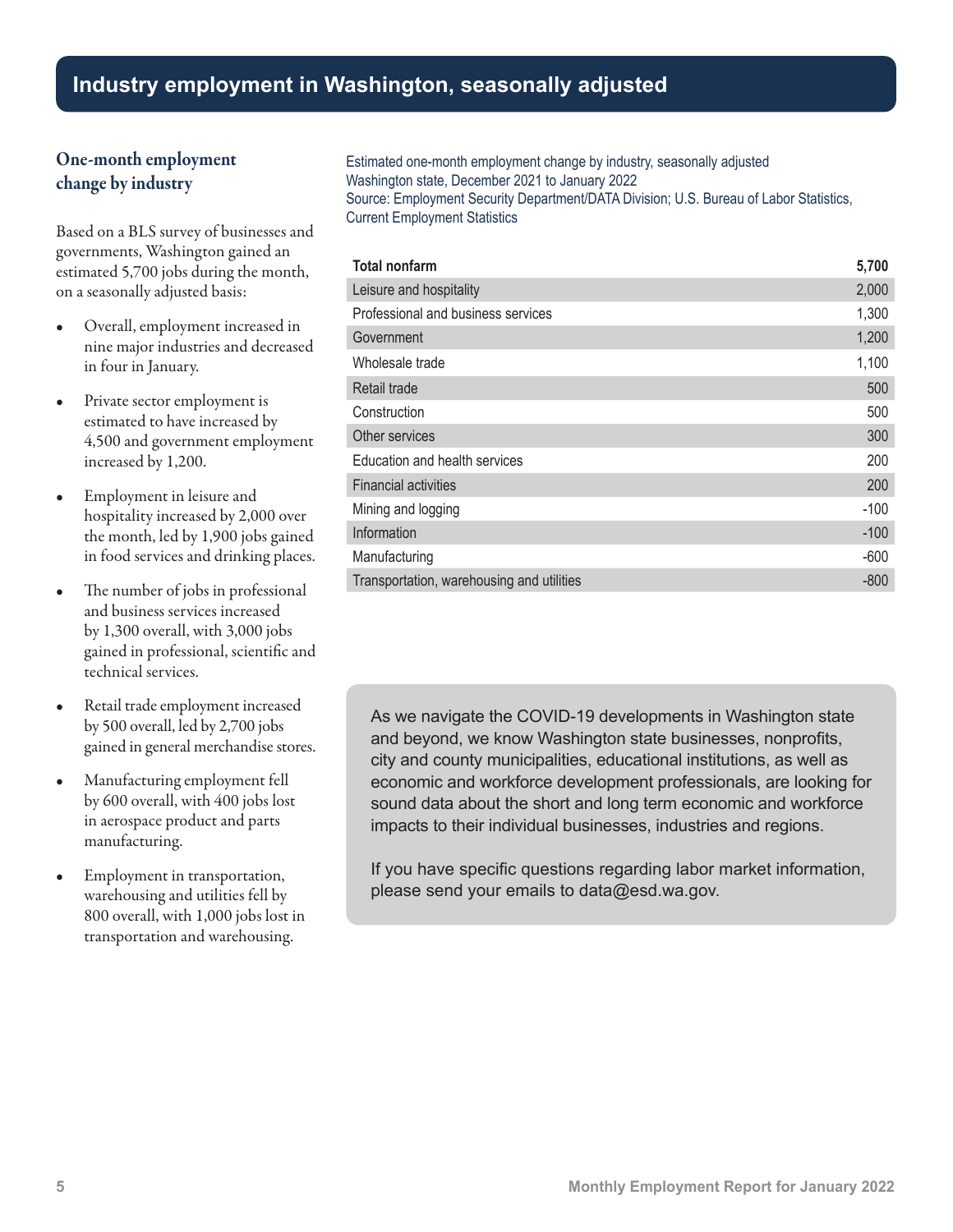### **Industry employment in Washington, not seasonally adjusted**

### Change by industry over the year

Based on a BLS survey of businesses and governments, Washington gained an estimated 186,700 jobs from January 2021 through January 2022.

- Overall, all 13 major industries expanded.
- Private sector employment rose 6.2 percent, up an estimated 164,200 jobs.
- Public sector employment rose 4.1 percent, up an estimated 22,500 jobs.
- Employment in leisure and hospitality is up by 83,000, with food services and drinking places adding 64,000 jobs.
- Professional and business services employment increased by 24,800, with 13,900 jobs added in professional, scientific and technical services.
- Information employment increased by 14,000, with 4,500 jobs added by software publishers.
- Construction employment rose 7,200 overall, with 6,100 jobs added by specialty trade contractors.
- Employment in manufacturing is up 1,200 overall, led by an increase of 1,500 in food manufacturing.

Estimated employment change by industry over the year, not seasonally adjusted Washington state, January 2021 through January 2022 Source: Employment Security Department/DATA Division; U.S. Bureau of Labor Statistics, Current Employment Statistics

| <b>Total nonfarm</b>                      | 186,700 |
|-------------------------------------------|---------|
| Leisure and hospitality                   | 83,000  |
| Professional and business services        | 24,800  |
| Government                                | 22,500  |
| Information                               | 14,000  |
| Education and health services             | 6,200   |
| Construction                              | 7,200   |
| Transportation, warehousing and utilities | 4,400   |
| <b>Financial activities</b>               | 5,400   |
| Other services                            | 4,700   |
| Manufacturing                             | 1,200   |
| Wholesale trade                           | 900     |
| Retail trade                              | 12,300  |
| Mining and logging                        | 100     |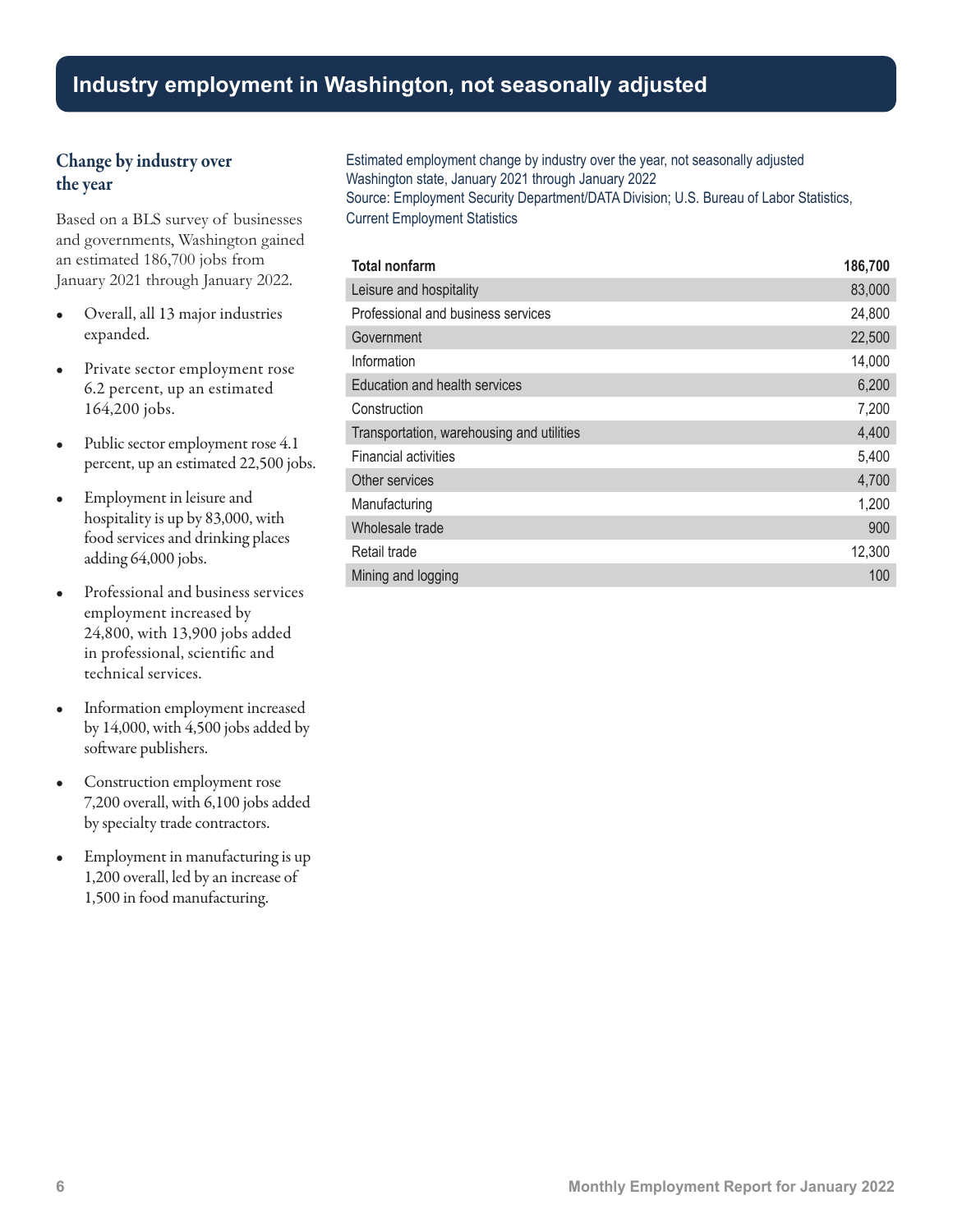# **Seasonally adjusted employment**

Seasonally adjusted numbers account for normal seasonal patterns that occur year after year, such as strong seasonal hiring in retail trade around the holidays. Taking into account normal seasonal variations makes it possible to see unusual changes in employment levels.

**Normal seasonal change** is

the expected monthly change in employment based on history.

**Estimated change** is the employment change over the month based on BLS survey data.

**Seasonally adjusted change** is change in employment accounting for normal seasonal patterns.

Based on historical patterns, Washington employment typically decreases by 47,000 from December to January. This year the state lost an estimated 41,300 jobs, amounting to a seasonally adjusted increase of 5,700 jobs.

• Typically, manufacturing employment decreases by 2,200 in January. On a seasonally adjusted basis, manufacturing employment decreased by 600 as the estimated decrease was 2,800.

Normal seasonal change, estimated change and seasonally adjusted change Washington state, January 2022 Source: Employment Security Department/DATA Division; U.S. Bureau of Labor Statistics,

**Normal seasonal change Estimated change Seasonally adjusted change Total nonfarm -47,000 -41,300 5,700** Information 200 100 -100 Mining and logging and logging and the state of the state of the state of the state of the state of the state of the state of the state of the state of the state of the state of the state of the state of the state of the s Government 1,200 1,200 1,200 Financial activities and the state of the state of the state of the state of the state of the state of the state of the state of the state of the state of the state of the state of the state of the state of the state of th Other services 300 and 300 and 300 and 300 and 300 and 300 and 300 and 300 and 300 and 300 and 300 and 300 and 300 and 300 and 300 and 300 and 300 and 300 and 300 and 300 and 300 and 300 and 300 and 300 and 300 and 300 and Wholesale trade  $-1,200$  -100  $-1,100$ Education and health services -1,500 -1,300 200 Manufacturing -2,200 -2,800 -600 Leisure and hospitality  $-4,600$  -2,600 2,000 Transportation, warehousing and utilities -6,900 -7,700 -800 Construction 500 Professional and business services -8,400 -7,100 1,300 Retail trade -13,400 -12,900 - 500

The normal seasonal loss in leisure and hospitality employment is 4,600 in January. The estimated loss was 2,600, so employment increased by 2,000 on a seasonally adjusted basis.

Current Employment Statistics

- The estimated employment decrease in construction was 7,000. The normal seasonal decrease is 7,500, so on a seasonally adjusted basis, construction employment increased by 500.
- The employment increase on a seasonally adjusted basis was 1,300 in professional and business services in January. The normal seasonal decrease is 8,400. It is estimated to have decreased this January by 7,100.
- Employment in retail trade normally falls by 13,400. It is estimated to have decreased by 12,900 this January so it increased by 500 on a seasonally adjusted basis.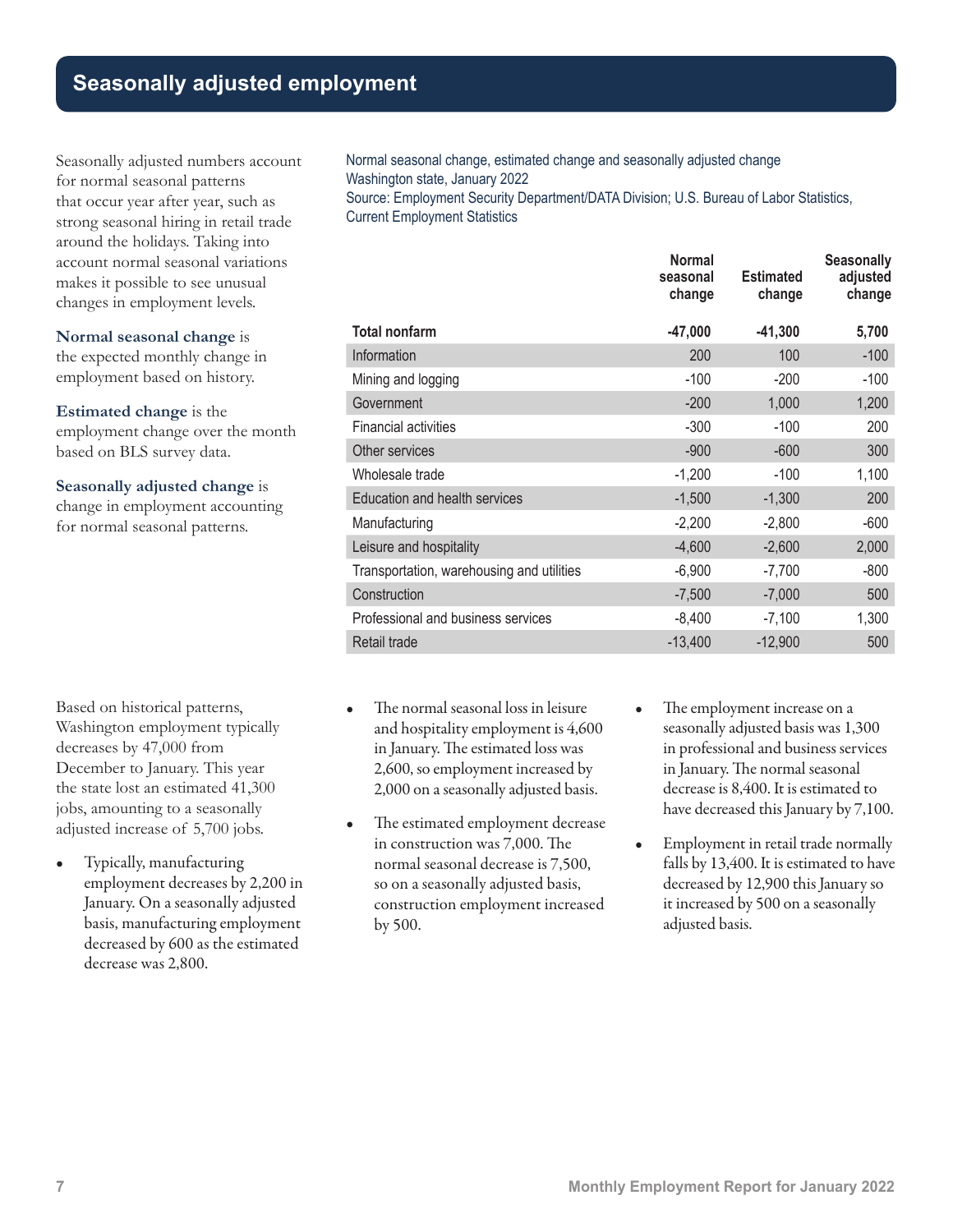# **Benchmarking highlights**

Benchmarking is a process that replaces employment estimates with the actual number of job gains or losses.

Each month, economists estimate monthly job gains and losses based on a survey of employers. Each quarter, economists benchmark the estimates by replacing them with data from employer tax records before applying seasonal adjustments.

With the release of January 2022 data, industry employment numbers have also been revised through the annual benchmarking process administered by the Bureau of Labor Statistics. Benchmarked employment data are now available through September 2021. Employment estimates for January 2022 presented in this report were based on the new data, plus seasonal adjustments.

The effect of these revisions on the underlying trend in nonfarm industry employment was minor. A table showing revised total nonfarm industry employment data on a seasonally adjusted basis from January to December 2021 [is available](https://media.esd.wa.gov/esdwa/Default/ESDWAGOV/labor-market-info/Libraries/Economic-reports/MER/MER%202022/WA%202021%20Benchmark%20revisions.xlsx).

Based on benchmarked September 2021 data:

- The largest upward revision was for retail trade, up 6,900.
- Other services had the largest downward revision of 8,000.

Quarterly benchmarked industry employment, seasonally adjusted Washington state, September 2021 Source: Employment Security Department/DATA; U.S. Bureau of Labor Statistics, Quarterly Census of Employment and Wages

| Industry sector                           | <b>Revisions to</b><br>September 2021<br>employment level |
|-------------------------------------------|-----------------------------------------------------------|
| <b>Total nonfarm</b>                      | $-7,900$                                                  |
| Retail trade                              | 6,900                                                     |
| Professional and business services        | 5,500                                                     |
| Government                                | 4,300                                                     |
| Transportation, warehousing and utilities | 1,000                                                     |
| Mining and logging                        | 300                                                       |
| Information                               | 200                                                       |
| Leisure and hospitality                   | $\Omega$                                                  |
| <b>Financial activities</b>               | $-1,200$                                                  |
| Construction                              | $-2,800$                                                  |
| Manufacturing                             | $-3,500$                                                  |
| Wholesale trade                           | $-4,900$                                                  |
| Education and health services             | $-5,700$                                                  |
| Other services                            | $-8,000$                                                  |